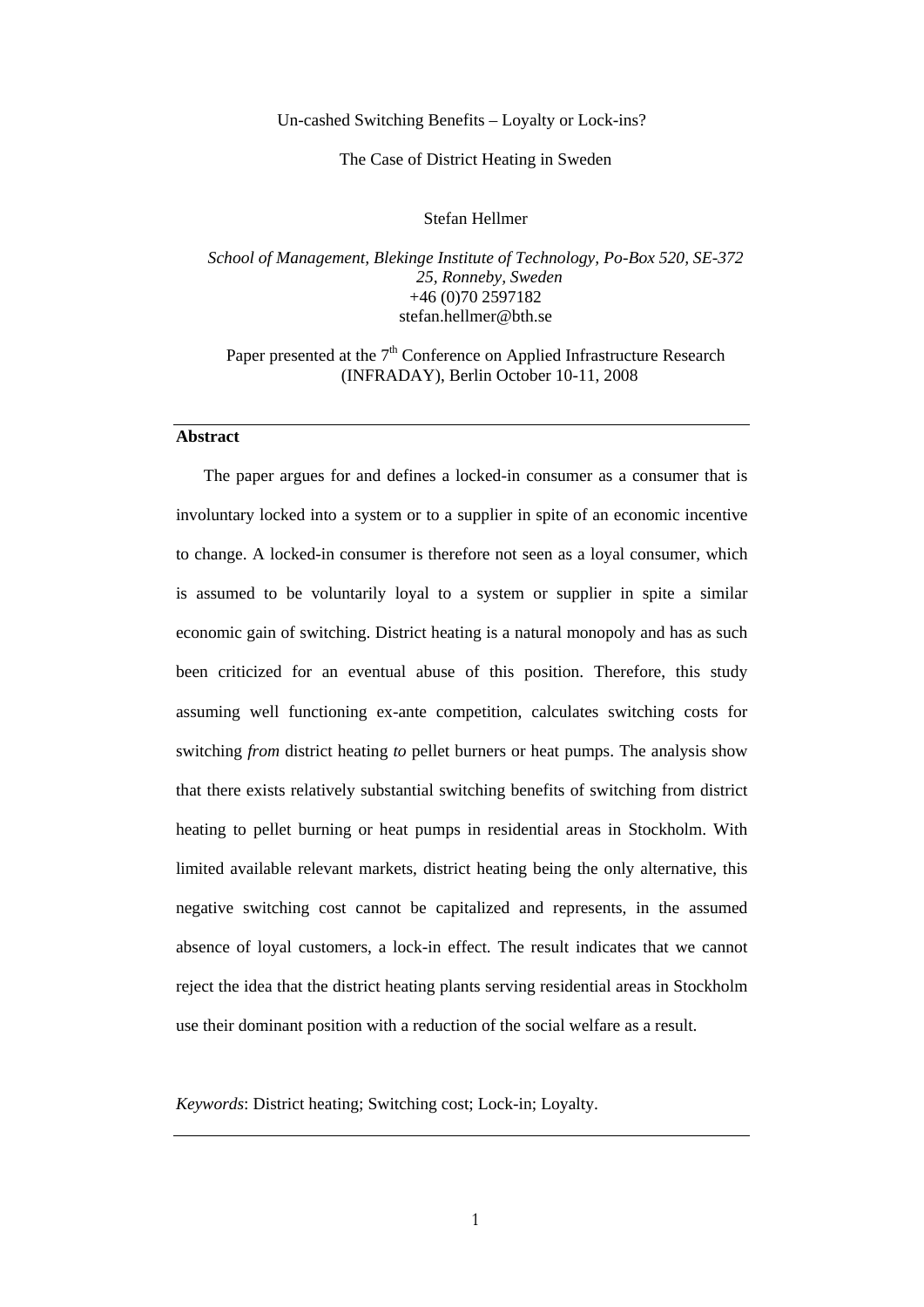# **1. Introduction**

This paper is about lock-in effects and therefore naturally about switching costs. However, the main statement is that it is not the presence of switching cost that constitutes the problem around lock-ins. Instead it is the eventual presence of switching benefits that are, for some reason, not utilized that needs explaining. The standpoint is that lock-in effects created by un-cashed or un-cashable switching benefits are the results from market failures, i.e. they reduce social welfare. The general question is therefore if observable un-cashed switching benefits originate from a market failure that should be scrutinized by competition authorities and/or regulators or if it simply is a sign of loyal consumers.

The empirical case under investigation is the Swedish heat market in general and the market for district heating in particular. Because of the long expected life time of different installed heat systems, an unfavorable price path of different fuels, the variable cost, of either the installed system or the competing system, can create locked-in consumers either because of the significant investment cost or because of a limited relevant market. This hinders the consumers to be flexible between systems and creates possibilities for companies to make use of the resulting dominant positions.

### **2. The background and local debate**

The reregulation of the Swedish energy markets in 1996 had a profound influence on the market for district heating. From that been run as regulated municipal companies, the district heating plants was now expected (according to the Electricity Act, SFS 1997:857) to operate in a businesslike manner. Being formerly owned by municipal companies the district heating plants was before the reregulation "automatically" regulated through the municipal law stating that no municipal company are allowed to operate with a profit. This meant that the district heating plants had to price according to average cost, i.e. a normal price regulation.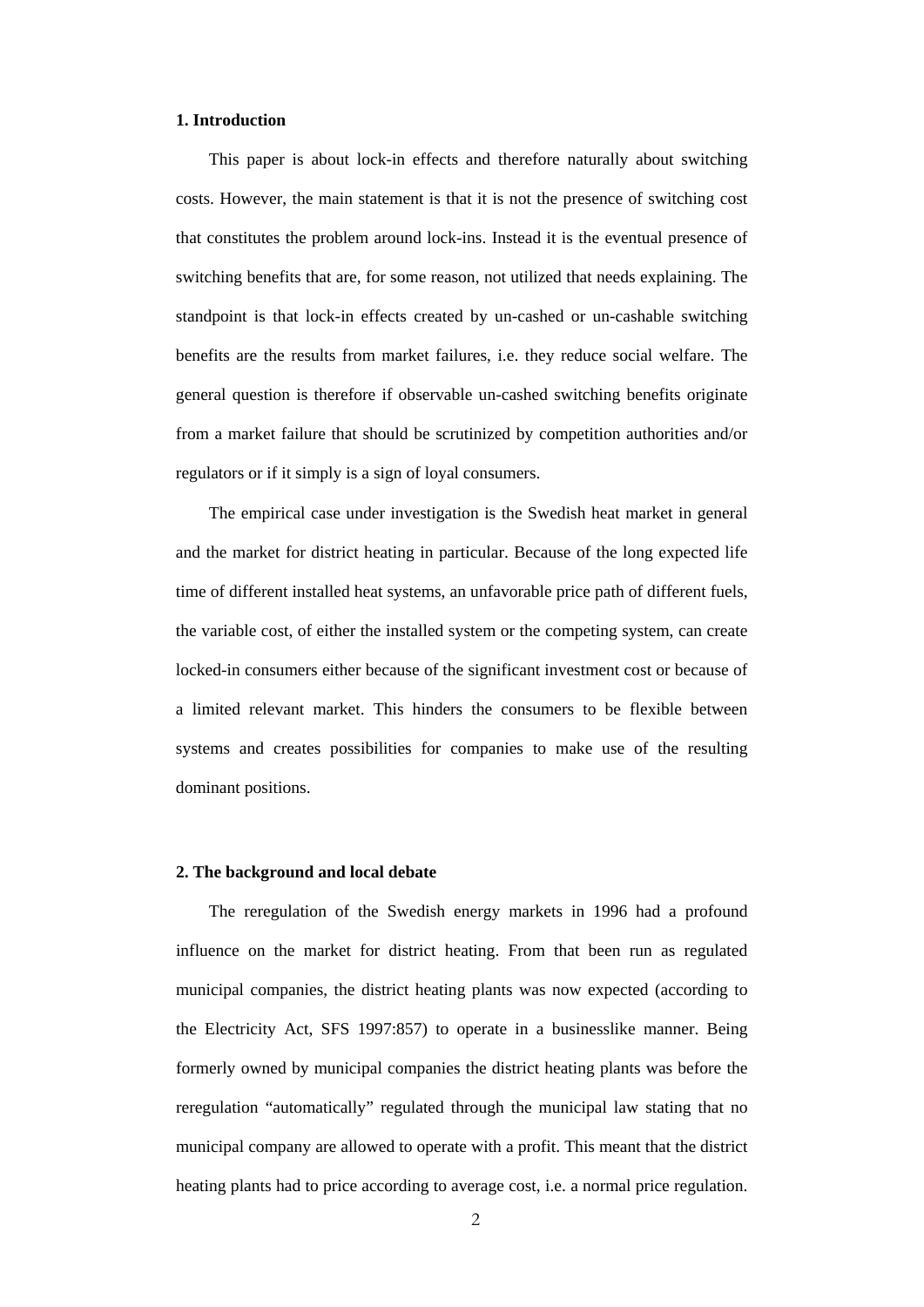Since 1996 we have seen a substantial shift in ownership of district heating plants. Many district heating plants were sold to private actors or turned into joint-stock companies fully or partly owned by the municipalities.

That district heating constitute a natural monopoly is not a controversial conclusion. The controversy is linked to the possible strength of this monopoly and the eventual use this monopoly power in the unregulated Swedish heat market. There are no unbundling of "boiling" the water from "distributing" the boiled water. District heating companies are thereby not obliged to connect costumers to the network and do not have to let other producers of hot water (for example producers of hot waste water) feed the network and sell this water to the district heating company or directly to consumers.

One eventual signal of local monopolistic behavior put forward by different Swedish authorities is the development of prices as well as the geographical price spread. Even if these prices and price spreads doesn't prove a monopolistic behavior, the ownership and geographical spreads are seen as "problematical". The average price increased 27% between 2000 and 2007. During the same period the price increase for Stockholm alone was 51%. Table 1 shows the average price, standard deviation, max price and min price on ownership.

| Owner              | Average price | Standard<br>deviation | Minimum | Maximum |
|--------------------|---------------|-----------------------|---------|---------|
| Fortum (private)   | 748           | 34                    | 684     | 784     |
| Vattenfall (state) | 719           | 52                    | 606     | 815     |
| E.ON (private)     | 684           | 44                    | 598     | 748     |
| Other private      | 701           | 41                    | 626     | 770     |
| Municipal          | 648           | 80                    | 405     | 796     |

Table 1. Average price and price spread for district heating in SEK/MWh, 2007

Source: Swedish Energy Markets Inspectorate

According to the Swedish Competition authority and the Swedish Energy Markets Inspectorate, these signs of price spread might indicate some abuse of dominant positions in the market for district heating. The term locked-in is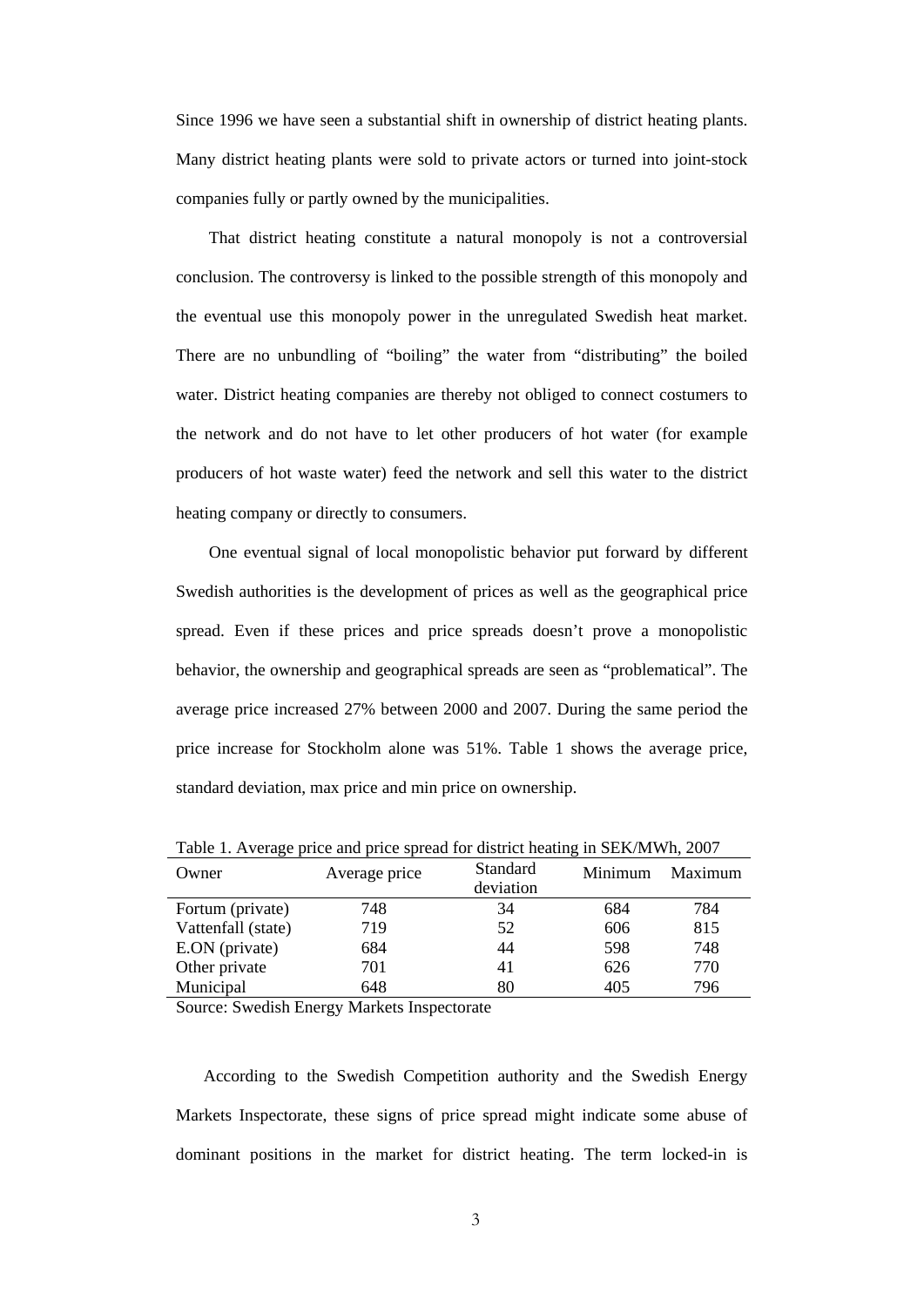frequently used, implying that the consumers are locked-in to the presently used heating system giving the supplier of fuel increased monopoly power. However, any definition or measurement of this lock-in is not presented.

#### **3. Switching costs and lock-ins**

Klemperer (1987a,b and 1995) provides excellent overviews of switching costs as do Shapiro & Varian (1999), Shy (2001) and Farrell & Klemperer (2001). Klemperer (1995) defines switching cost as a result from a consumer's desire for compatibility between his current purchase and previous investment, an investment that can be physical, informational, artificially-created or psychological.

Klemperer (1995) lists six categories of switching costs: (1) compatibility need, (2) transaction costs, (3) learning costs, (4) uncertainty about the quality of untested brands, (5) contractual arrangements and loyalty programs and (6) psychological cost of switching. These costs are in most cases difficult to measure since they are connected to individuals and individual values and preferences.

Shapiro & Varian (1999) adds *durable purchases* as a type of lock-in, thereby adding the switching cost "*replacement of equipment*" to the list.

Many of the costs proposed above can be linked to real or imagined product differentiation, which adds to the difficulty of switching cost calculation. Letting the product differentiation factor represent the switching cost, Shy (2000) use the undercut-proof equilibrium and solve the equilibrium for this proposed switching cost. In this way it is possible to calculate a kind of "revealed" switching cost using observed prices and observed market shares.

There are no consensus regarding switching costs and the eventual link with lock-ins. I addition, there is no agreement on the subject weather a lock-in effect is something good or bad. In the management and marketing literature, switching cost is most often regarded as a strategic variable that creates a locked-in consumer which is then defined to be a loyal consumer. In economics, a locked-in consumer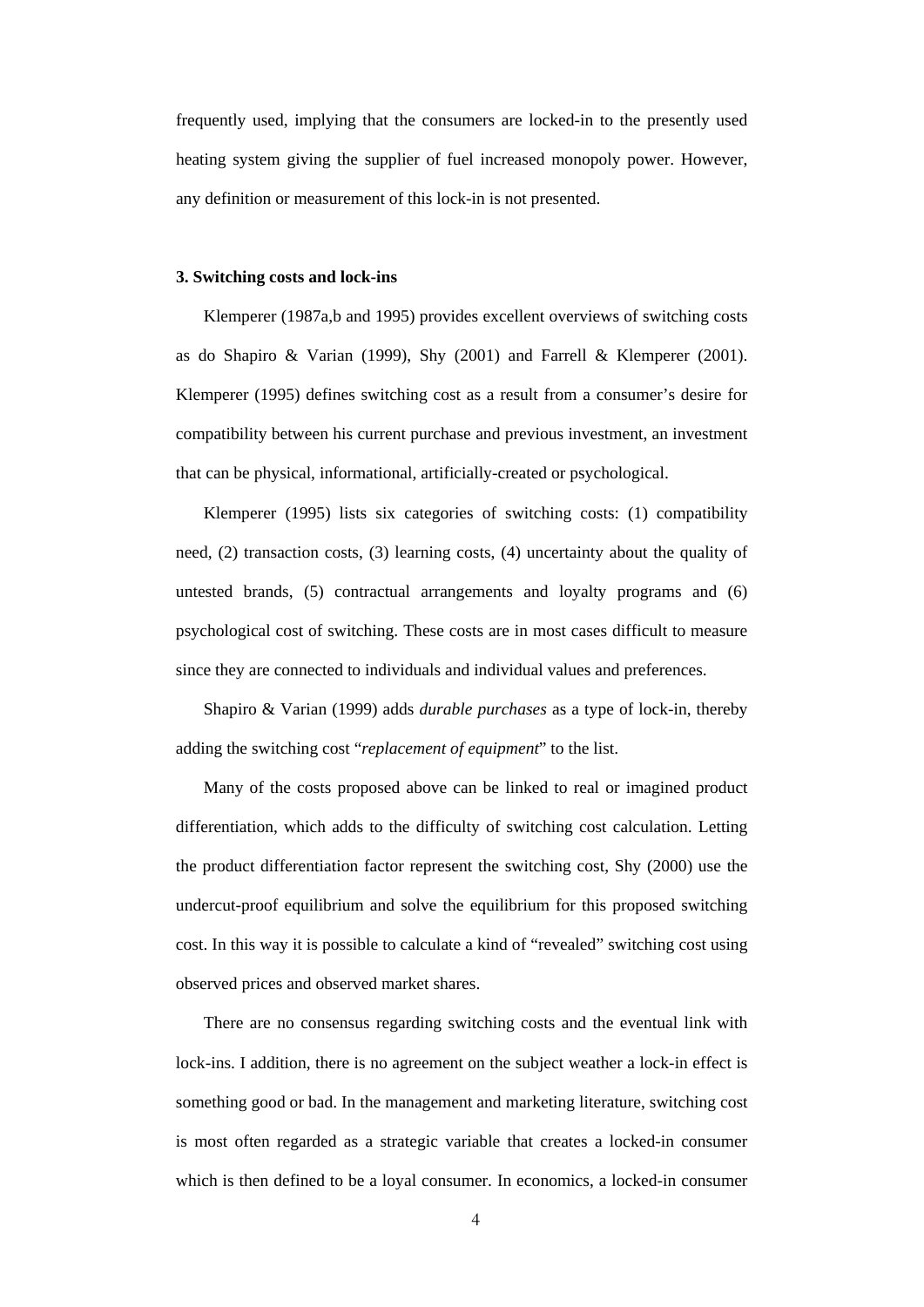is instead often regarded as a consumer with limited choices available resulting in reduced welfare.

## **4. Switching costs or switching benefits, setting the stage**

Klemperer (1995) and Farell & Klemperer (2007) brings in the time aspect in terms of "ex-ante" and "ex-post" competition and lock-ins. Especially Klemperer (1995) analyze if fierce ex-ante competition for, say a heat system, creates ex-post lock-in into that system. The answer is generally no; the heat system almost always has an expected life time so short run attempts to use ex-post lock-ins by increasing the prices leads to long run losses when the system needs to be replaced. The ability to profit from an ex-post lock-in depends thus on the replaceability. The replaceability together with fixed and variable cost of competing systems is therefore important determinants of the switching or replacement costs. The cost of replacement proposed by Shapiro & Varian (1999), can thus be used to calculate the switching cost using observable data. By doing this it is the switching *benefit* rather than the switching cost that will define a locked-in or loyal consumer. With switching cost being defined as the replacement cost we get that the ex-post switching cost from changing from a system A to a system B ( $SC<sub>AB</sub>$ ) is:

$$
SC_{AB} = cost
$$
 connected to the use of system B - cost of system A avoided

Assuming for simplicity, and regarding heating systems realistically, that the initial investment cost for the installed system A is sunk, then:

# *SC*AB = *per unit fixed and variable cost of* B – *per unit variable cost of* A

From now on are all costs defined in a per unit form. It can, for example, be per kWh, per month or any other unit. It is now clear that is switching benefits that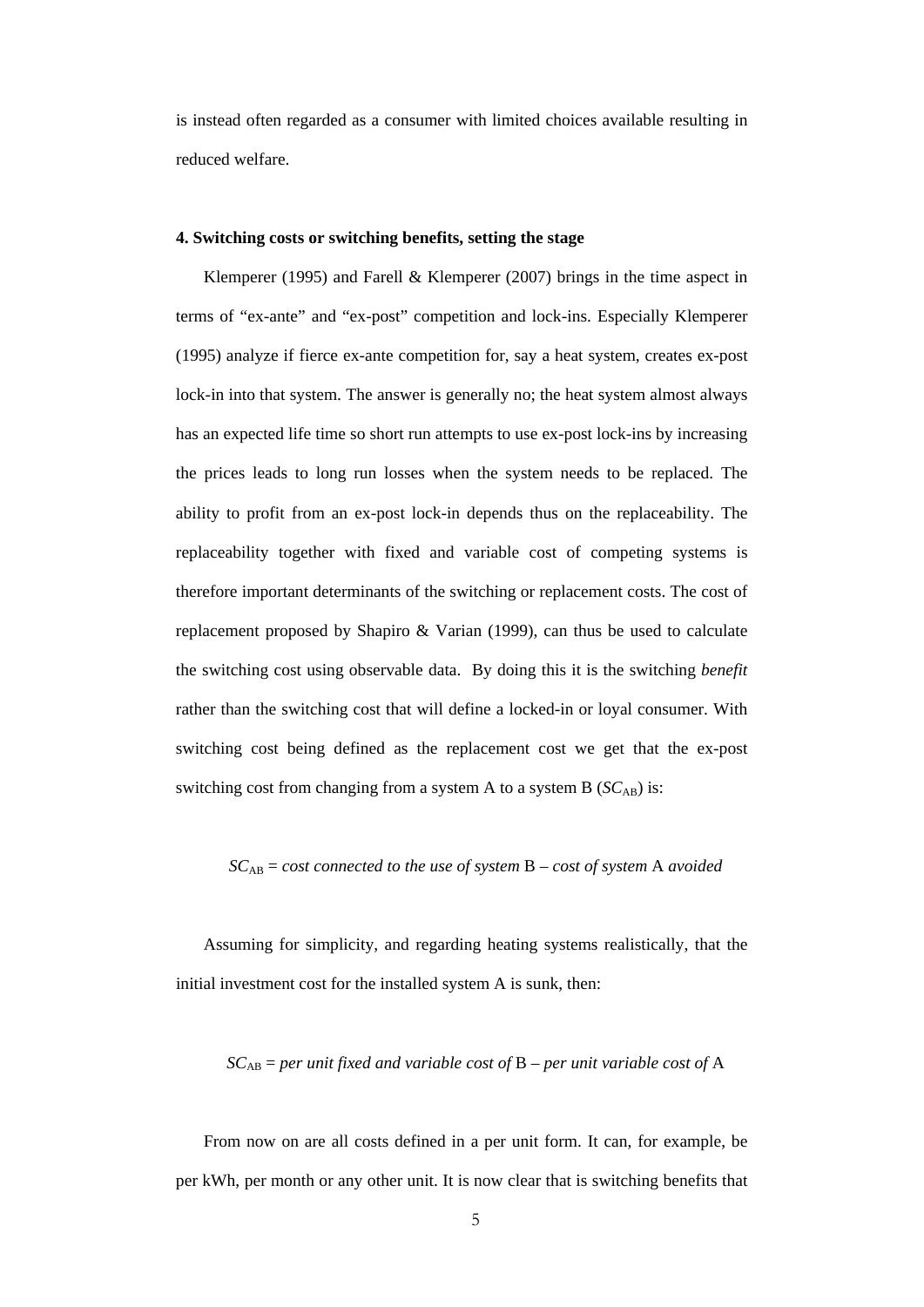need explaining. For any positive value of  $SC_{AB}$  the consumer lacks the economic incentive to switch and must be considered to make a rational decision to stay with the original (ex-ante) choice. This since system B cost more that system A subject to that system A is installed.

If, on the other hand,  $SC_{AB}$  is negative, then system B is cheaper compared to system A in spite the fact that system A is the one installed. If this switching benefit isn't cashed in (or utilized) by a consumer it can only mean one out of two things; the consumer is either loyal or locked-in. A loyal consumer has then "revealed" that the personal switching cost, as defined by Klemperer's six points, is at least equal to the calculated switching cost while a locked-in consumer simply cannot switch due to some market failure.

Explaining the presence of switching benefits

| l'vne    | Source                         |
|----------|--------------------------------|
| Loyalty  | -Compatibility need            |
|          | -Unobservable transaction cost |
|          | -Learning cost                 |
|          | -Quality uncertainty           |
|          | -Contracts & Loyalty programs  |
|          | -Psychological costs           |
| Lock-ins | -Market failures               |

With the presence of switching benefits the loyal consumer obviously value features like compatibility, transaction cost, learning cost, quality uncertainty etc higher than the switching benefits and stays loyal. We now turn to the empirical case under investigation; district heating in the unregulated Swedish heat market.

## **5. Switching costs and heat markets**

The study focuses on three systems for heat generation; *district heating*, *heat pumps* and *pellet burners*. The three systems are substitutes but are not compatible which means that there is an ex-ante competitive market for heating system, and an ex-post market situation depending on the chosen system. The fairly long life time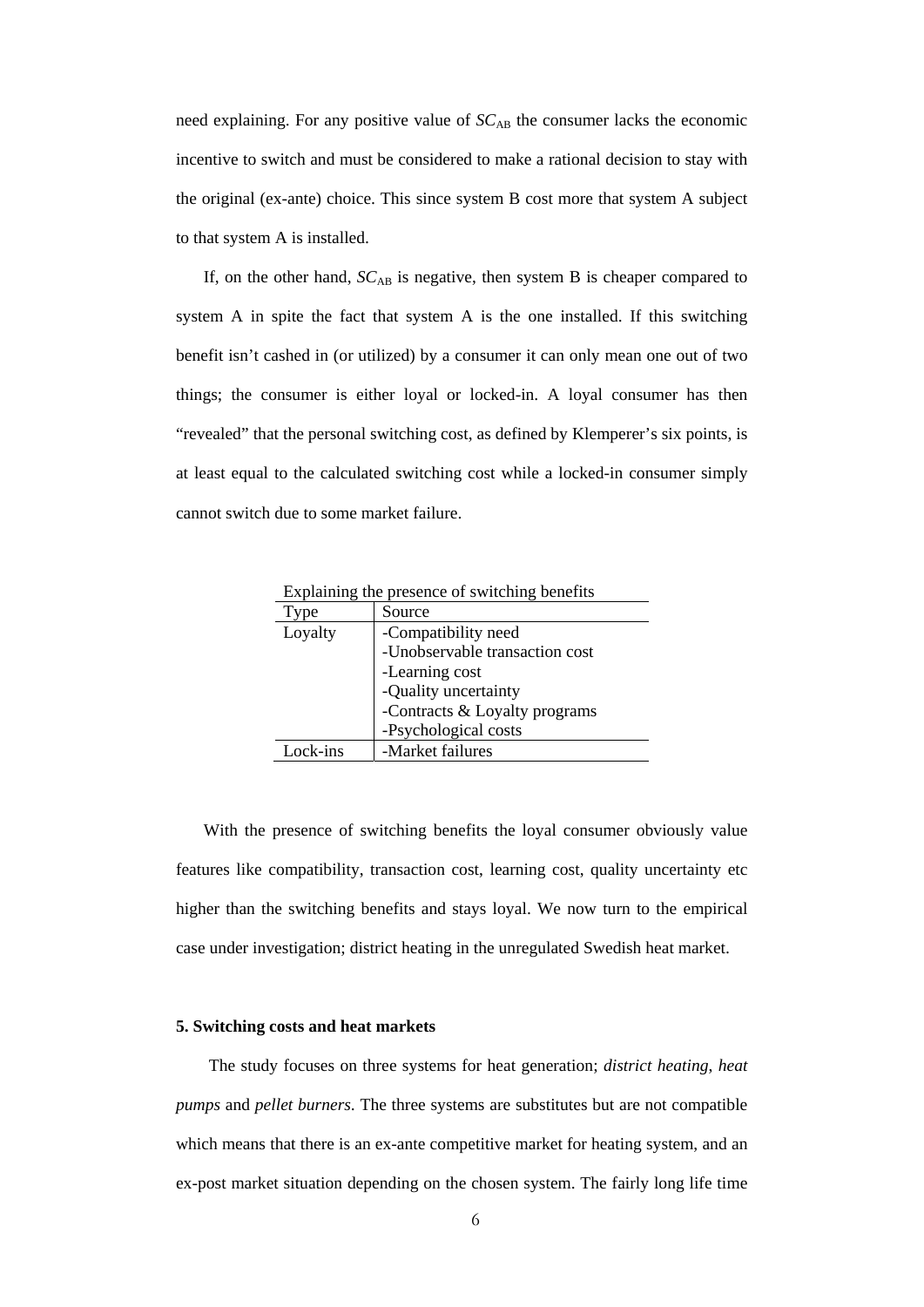of each system means that there are no contractual arrangements that can reduce the price risk for the fuel. There is an ex-ante investment cost and short run fuel cost transparency, but an ex-post price risk for the fuel in the longer run. This expost price risk is presumably lower for the electricity that feed the heat pump or the wood pellet fed into pellet burners compared to the hot water in the district heating system since the two former fuels are bought under competition and the latter under a monopoly situation. A power to fully exploit this monopolistic position implies however a total lack of substitute products. The accessibility to more than one system and substitutability between different systems is thus a precondition for reduced ability to make use of a dominant position. The idea of relevant market is therefore of crucial interest when assessing a possible monopoly strength. With the heat market consisting of the three different systems, the relevant market depends on the availability of each system in each geographical area.

If you can install a heat pump you can also install a pellet burner, but the availability of district heating depends on the accessibility in each specific area. Also, if a consumer use district heating and is living in a residential area, this consumer has very limited possibilities to switch to other systems. We can, to simplify things, identify three relevant markets shown in figure 1.

The three markets are; (1) the market for the two systems heat pumps and pellet burners, (2) the market for district heating alone and (3) the market for all three systems. It is obvious that a consumer limited to the lower right hand market, i.e. the market for district heating alone, runs a higher risk of being involuntary locked-in compared to consumers in the other markets.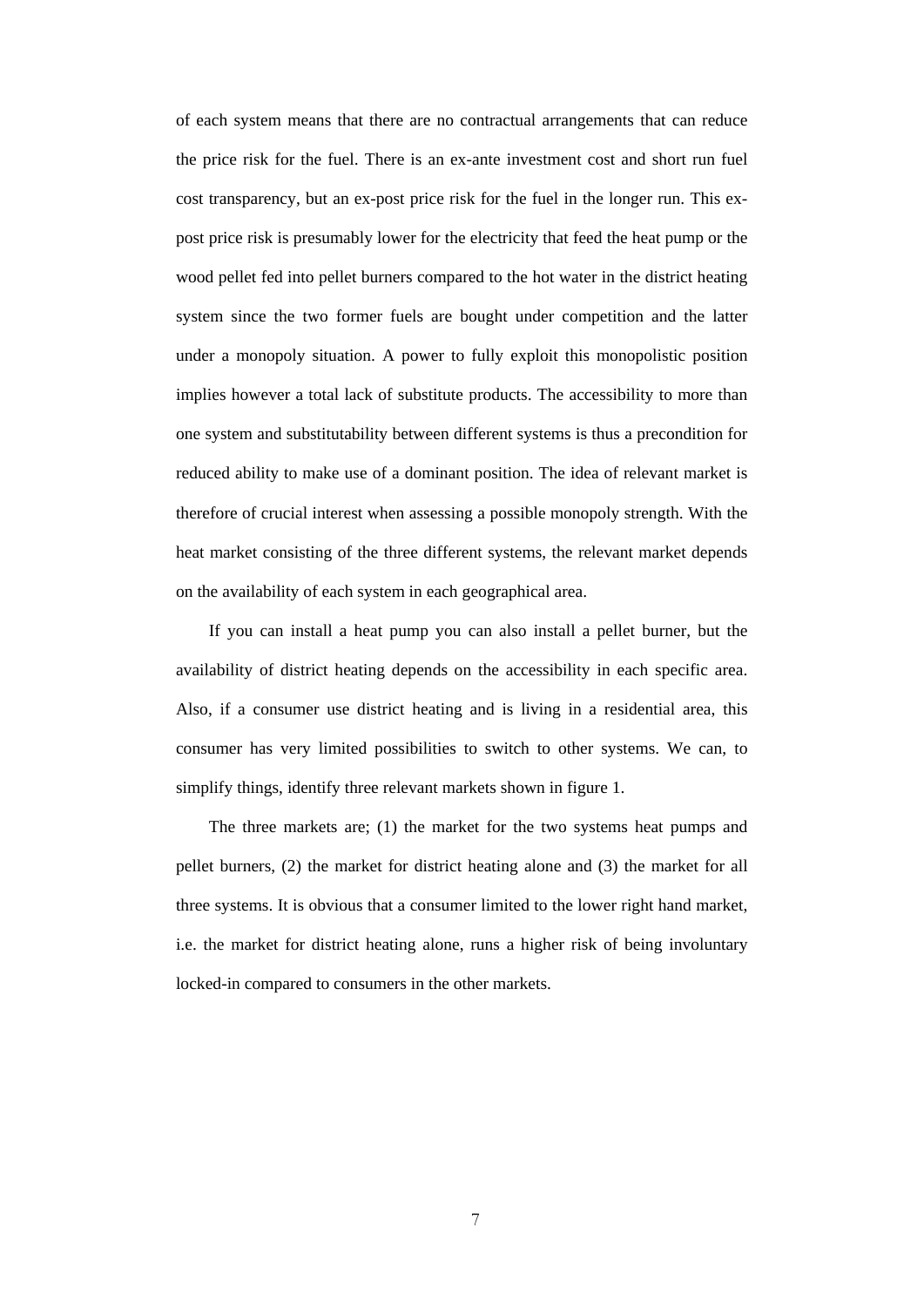



*Market for district heating* 

Fig. 1. The three relevant markets

Let the capital cost of the original (ex-ante decision) investment in the *present* system be  $F_P$  and let the capital cost connected to the *alternative* system be  $F_A$ . These two costs are measured in the same unit. Neither of the systems has any realistic "second hand" value so all induced fixed costs are regarded as sunk costs.

Let  $V_P$  and  $V_A$  represent the unit variable cost connected to the present and the alternative system respectively. The switching cost changing from the present system to the alternative system,  $SC_{P,A}$  is then:

$$
SC_{P,A} = F_A + V_A - V_P
$$

From which follows that the consumer is indifferent between the systems if:

$$
F_A + V_A = V_P
$$

stays with present system if:

 $F_A + V_A > V_P$ 

and change system if:

$$
F_A+V_A
$$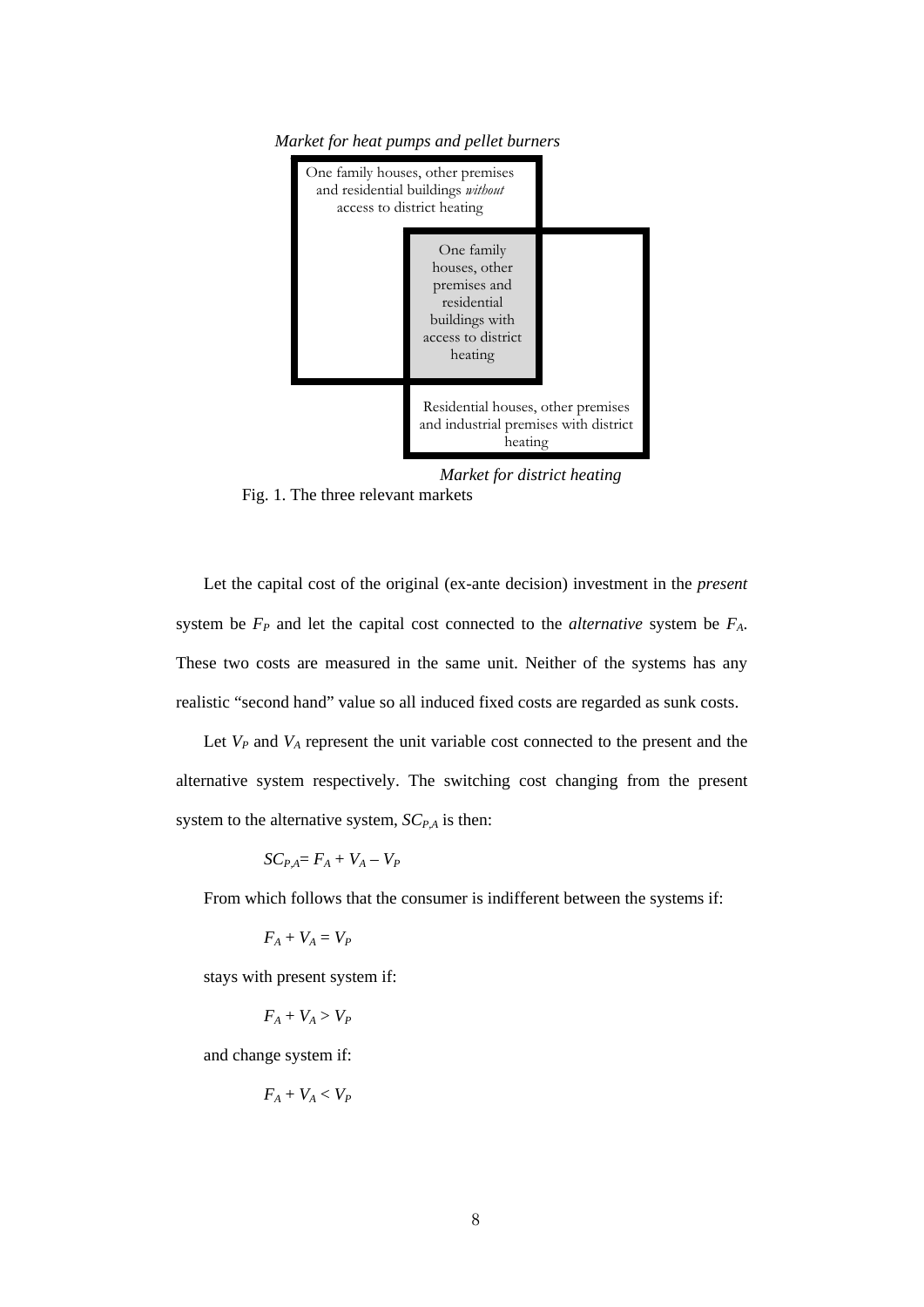The last expression indicates a switching benefit, i.e. a change to the alternative system is profitable. The question then becomes; in the presence of switching benefits, do we have loyal or locked in consumer?

Using the Swedish Energy Market Inspectorate's assumptions regarding a standard consumer or building<sup>[1](#page-8-0)</sup>, the following switching cost in Luleå and in Stockholm are calculated. The municipality owned plants in Luleå has the lowest price on district heating and the privately owned plants in Stockholm the highest. In addition, Stockholm is dominated by residential buildings.

Table 2 shows the yearly fixed plus variable cost  $(F_i + V_i)$  per kWh for single households (detached house) and residential buildings regarding heat pumps and pellets burners.

| Table 2. Yearly fixed plus variable cost in SEK/kWh, 2007 |  |  |  |
|-----------------------------------------------------------|--|--|--|
|-----------------------------------------------------------|--|--|--|

| System                    | Single-household | Residential building |
|---------------------------|------------------|----------------------|
| Heat pump                 | 0.93             | 0.66                 |
| Pellet burner             | 0.87             | 0.59                 |
| $\sim$<br>$\sim$ $\cdots$ | <b>British</b>   |                      |

Source: Swedish Energy Markets Inspectorate

<u>.</u>

The variable cost for district heating was in 0.41 SEK/kWh in Luleå and 0.78 SEK/kWh in Stockholm in 2007. Using  $SC_{P,A} = F_A + V_A - V_P$  for calculating the switching costs gives the results shown in table 3 and table 4:

<span id="page-8-0"></span><sup>&</sup>lt;sup>1</sup>The "standard" single household's heat consumption is assumed be equivalent to 25 000 kWh/year and the "standard" residential building is assumed to contain 15 apartments with a total need of 193 000 kWh/year for heating, i.e. almost 13 000 kWh/year per apartment. The assumed depreciation time for a pellet burner is 15 years, for the exchanger used in district heating 20 years and for a heat pump system 10 years for the tourniquet, 25 years for the drilling hole and 15 years for the remaining part of the investment. The interest rate is set to 4.8%, which was the average 10 years interest rate in March 2007 (Swedish Energy Markets Inspectorate, 2007).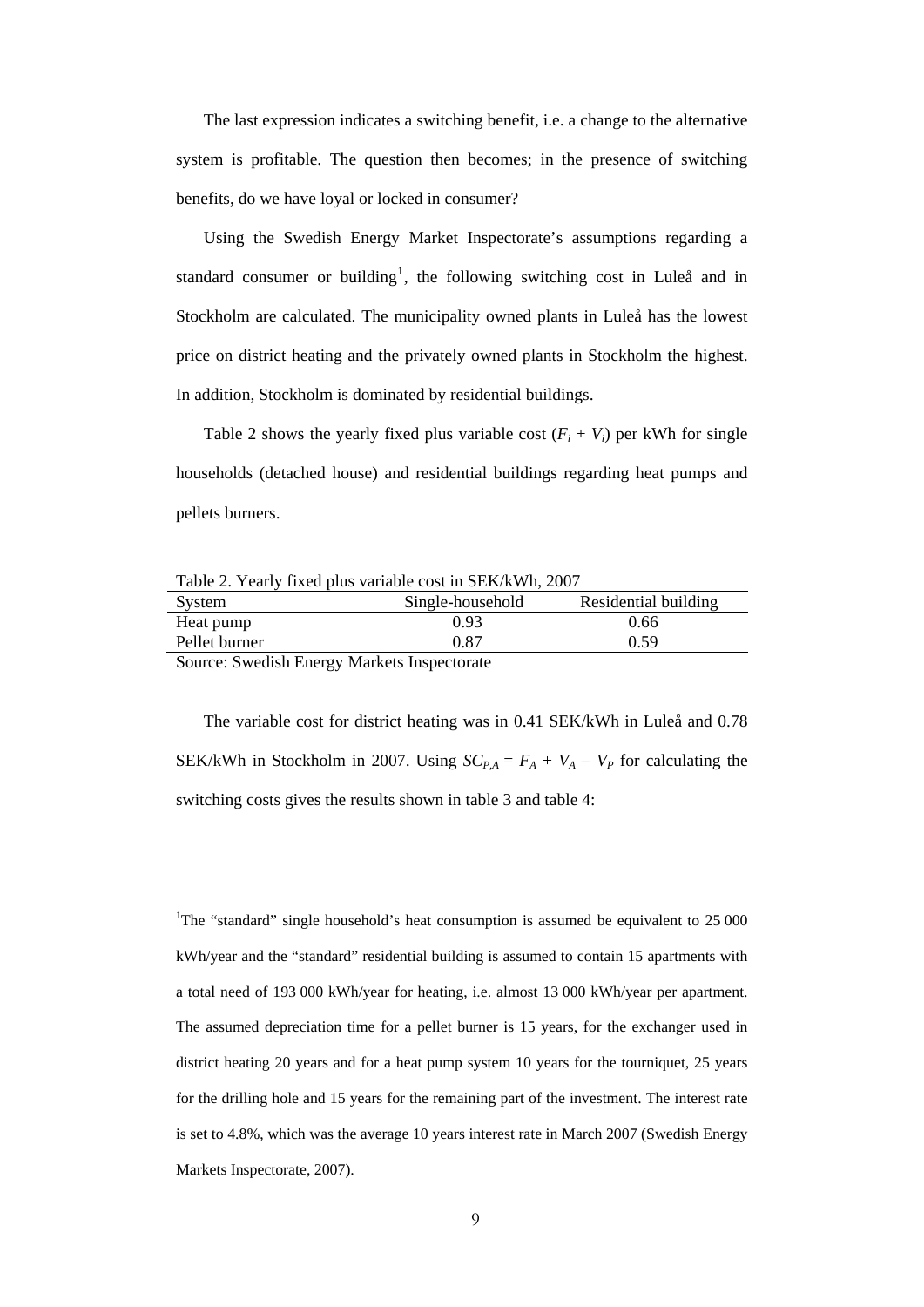Table 3. Switching costs in Luleå 2007

| From district heating | To | Heat pump | Pellet burner |
|-----------------------|----|-----------|---------------|
| Single house          |    | 0.52      | 0.46          |
| Residential building  |    | 0.25      | 0.18          |

Table 4. Switching costs in Stockholm 2007

| From district heating |  | Heat pump | Pellet burner |
|-----------------------|--|-----------|---------------|
| Single house          |  | 0.15      | 0.09          |
| Residential building  |  | $-0.12$   | $-0.19$       |
|                       |  |           |               |

A positive value implies that it is not profitable for the consumers to replace the district heating with any comparing system and a value around zero means that a consumer is indifferent between the systems.

The presence of negative values, i.e. switching benefits, in Table 4 means that it for residential buildings in Stockholm, would profitable to use pellet burners or heat pumps instead of district heating. An average consumer in a residential building in Stockholm using district heating pays approximately SEK 2 500 more per year compared to the use of pellet burner.

## **6. Conclusion**

With competitive markets we would perhaps expect switching costs close to zero. The relatively high switching costs in Luleå, going from district heating to an alternative system, are however expected. The municipality owned district heating plant in Luleå use primarily hot waste water from the local steel mill and the low cost is transferred to the consumer. The negative switching costs in Stockholm are a disturbing indicator of an involuntary lock-in effect and might indicate that the privately owned district heating plants in Stockholm's residential areas are taking advantages of a dominant position created by limited relevant market. A single household detached house is presumably more flexible when it comes to change between systems, making any dominant position weaker. In addition, most single household buildings have always heat pumps or pellets burners as an option which means that these almost always have access to more than one market. Converting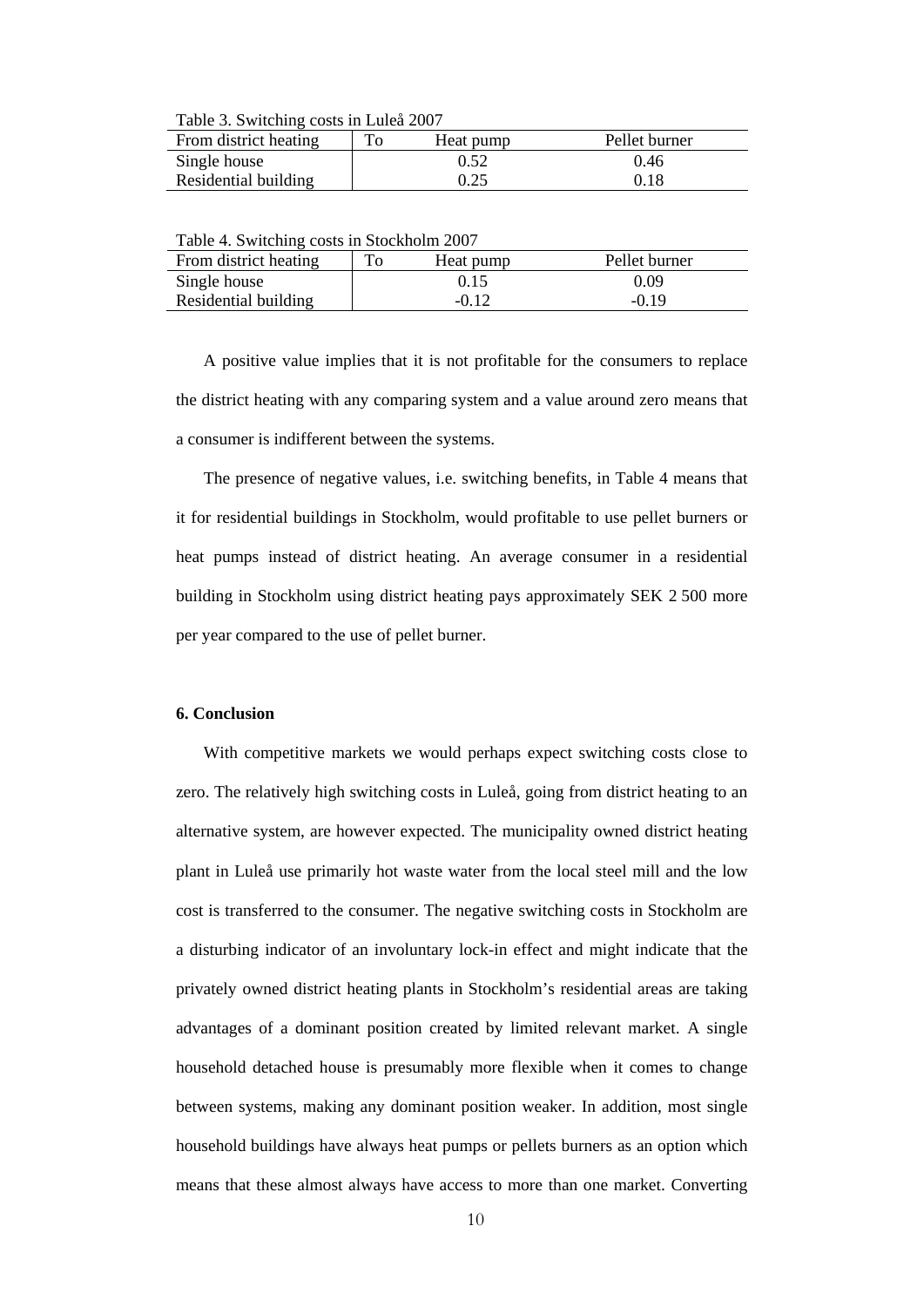relatively old residential buildings in Stockholm is however not often an option, in some cases due to limited space and also due to environmental regulations.

The result suggests that the heat market works fairly well as long as the heat market is not limited to one single monopolistic market, as in the case of residential urban areas. Sustainable presence of switching benefits in these areas suggest that the competition authorities and regulators might take a more active role in price monitoring and maybe discuss price regulation in order to protect consumers or evaluate different models promoting third party access.

### **7. Acknowledgements**

Valuable input from Britt Aronsson, Emil Numminen, Anders Hederstierna and Henrik Sällberg at the School of Management, Blekinge Institute of Technology is gratefully acknowledged. I am also grateful for valuable comments from the seminar group at the Economics department at Luleå University of Technology.

## **8. References**

- Anderson P. and E. Berglund [2004], "Skattning av switching costs på bolånemarknaden", Thesis, University of Stockholm, Department of Economics.
- Andersson, S. and S. Werner [2001], "Svensk fjärrvärme ägare, priser och lönsamhet", Rapport 2001:3, Institutionen för energiteknik, Avdelningen för energisystemteknik, Chalmers tekniska högskola, Göteborg.
- Andersson, S. and S. Werner [2003], "Fjärrvärme i Sverige 2001 En analys av ägande, jämställdhet, priser och lönsamhet i svenska fjärrvärmeföretag med vissa internationella utblickar", FVB Sverige AB, [http://marknadskontoret.shop-in-a-](http://marknadskontoret.shop-in-a-box.com/13062/upload/bilder/0/Rapporter/Rapport031007.pdf)

[box.com/13062/upload/bilder/0/Rapporter/Rapport031007.pdf](http://marknadskontoret.shop-in-a-box.com/13062/upload/bilder/0/Rapporter/Rapport031007.pdf)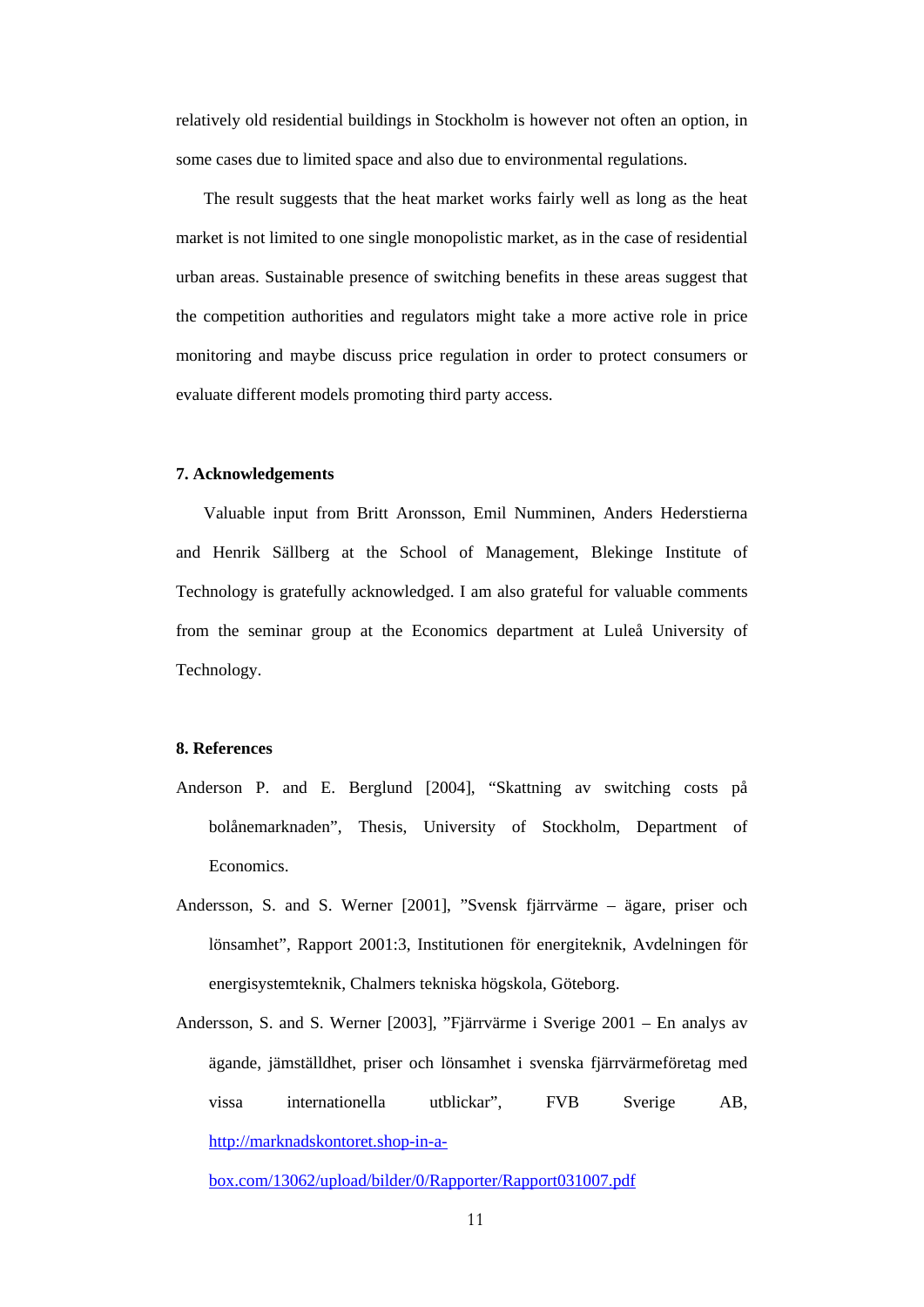- Andersson, S. and S. Werner [2005], "Fjärrvärme i Sverige 2003 En analys av råvarukostnader, ägande, jämställdhet, priser och lönsamhet i svenska fjärrvärmeföretag", FVB Sverige AB, [http://marknadskontoret.shop-in-a](http://marknadskontoret.shop-in-a-box.com/13062/upload/bilder/0/Rapporter/Rapport050510.pdf)[box.com/13062/upload/bilder/0/Rapporter/Rapport050510.pdf](http://marknadskontoret.shop-in-a-box.com/13062/upload/bilder/0/Rapporter/Rapport050510.pdf)
- Aydin, S, G. Özer and Ö. Arasil [2005], "Costumer loyalty and the effect of switching costs as a moderator variable – A case in the Turkish mobile phone market", *Marketing Intelligence & Planning*, Vol. 23 No. 1, pp. 89-103.
- Caminal, R, and A. Claci [2007], "Are loyalty-rewarding pricing schemes anticompetitive?", *International Journal of Industrial Organization*, 25, 657-674.
- Carlsson, F. and Å. Löfgren [2006], "Airline choice, switching costs and frequent flyer programmes, *Applied Economics*, 38, 1469-1475.
- Caruana, A. [2003], "The impact of switching costs and customer loyalty: A study among corporate customers of mobile telephony", *Journal of Targeting, Measurement and Analysis for Marketing*, Vol. 12 No. 3, 256-268.
- Farell, J and P. Klemperer [2007], "Coordination and Lock-in: Competition with Switching Costs and Network Effects", *Handbook of Industrial Organization*, Vol 3. M. Armstrong and R. Porter (eds.), North-Holland.
- "Fastigheten Nils Holgerssons underbara resa genom Sverige en avgiftsstudie för år 2007", Avgiftsgruppen 2007,

<http://www.nilsholgersson.nu/Avgiftrapport/2007/AvgiftsrapportNH2007a.pdf>

- Gabrielsen, T. and S. Vagstad [2004], "On how size and composition of customer bases affect equilibrium in a duopoly with switching costs", *Review of Economic Design*, 9, 57-71.
- Klemperer, P. [1987a] "Markets with consumer switching costs" *The Quarterly Journal of Economics*, May 1987.
- Klemperer, P. [1987b] "The competitiveness of markets with switching costs" *Rand Journal of Economics*, Vol.18, No. 1.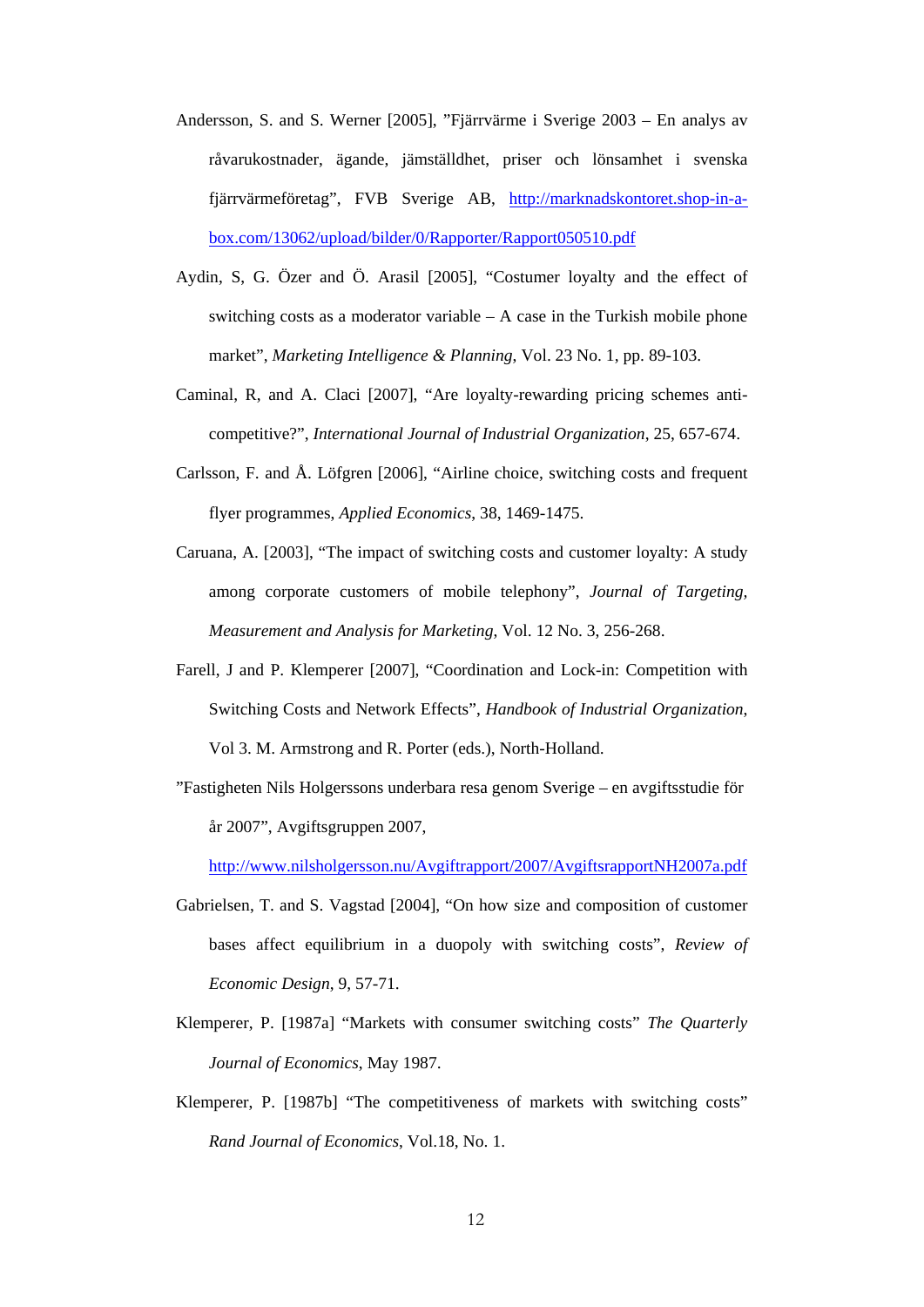- Klemperer, P. [1995] "Competition when Consumers have Switching Costs: An Overview with Applications to Industrial Organization, Macroeconomics, and International Trade", *Review of Economic Studies*, 62, 515-539.
- Klemperer, P. [2005] "Network Effects and Switching Costs: two short essays for the New Palgrave" [www.paulklemperer.org.](http://www.paulklemperer.org/)

Konkurrensverket, *Konkurrensen i Sverige* 2000, 2002, 2006 and 2007.

- Kratz A. and Å. Wetterholm [2006], "Shy's metod för att mäta byteskostnader en kritisk granskning", Master Thesis, Södertörn University College, Department of Economics.
- Mariñoso, B. G. [2001] "Technological incompatibility, endogenous switching costs and lock-in", *The Journal of Industrial Economics*, Vol. XLIX, No. 3.
- Nordlund, B. [2006], "Fjärrvärme till villahushåll En kartläggning av Sveriges fjärrvärmepriser mellan 2004-2005", Villaägarnas Riksförbund. [http://www.villaagarna.se/pls/portal/docs/1/172041.PDF.](http://www.villaagarna.se/pls/portal/docs/1/172041.PDF)
- Nordlund, B. [2007], "Fjärrvärmeföretagens anslutningskostnader för småhus", Villaägarnas Riksförbund.

[http://www.villaagarna.se/pls/portal/docs/1/666599.PDF.](http://www.villaagarna.se/pls/portal/docs/1/666599.PDF)

- Shapiro, C. and H. R. Varian [1999], *Information Rules*, Harvard Business School Press.
- Pomp, M and V. Shestalova [2007] "Switching costs in Netherlands energy markets: Can liberalization bring benefits to small customers?, *De Economist*, 155:305-321.
- Shy, O. [2000] "A quick-and-easy method for estimating switching costs", *International Journal of Industrial Organization*, 20, 71-87.
- Shy, O. [2001], *The Economics of Network Industries*, Cambridge University Press.
- SOU 2003:115, *Tryggare fjärrvärmekunder ökad transparens och åtskillnad mellan el- och fjärrvärmeverksamhet*, betänkande från Fjärrvärmeutredningen.